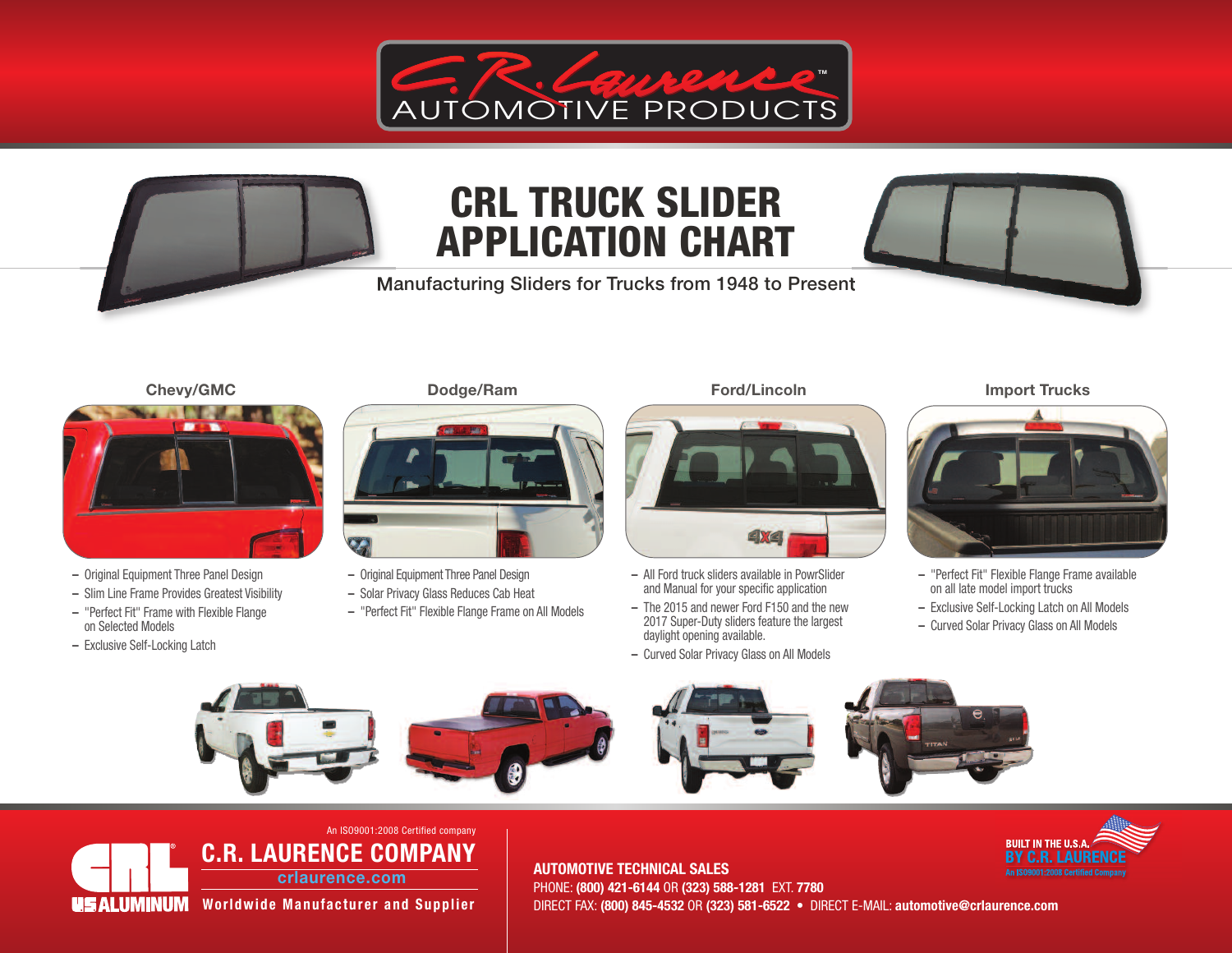| <b>CHEVY/GMC</b>  |                                      |                                      | <b>FOR DOMESTIC TRUCKS</b>               |                                           |                              |                                |                                         |
|-------------------|--------------------------------------|--------------------------------------|------------------------------------------|-------------------------------------------|------------------------------|--------------------------------|-----------------------------------------|
| <b>YEARS</b>      | <b>MODEL</b>                         | <b>DIMENSIONS</b>                    | <b>FOUR PANEL</b><br><b>CRL DUO-VENT</b> | <b>THREE PANEL</b><br><b>CRL TRI-VENT</b> | <b>CRL</b><br>POWR-SLIDER    | <b>GASKET</b><br><b>NUMBER</b> | <b>BODY TYPE</b><br><b>INSTALLATION</b> |
| $'48 - '55$       | <b>Standard Cab</b>                  | 31-1/8" X 10-3/8"<br><b>NAGS</b>     | <b>TSW1829S</b><br>DY90022PK1            |                                           | .                            | <b>WKT4266</b>                 | <b>Full Size</b><br>Gasket              |
| $'55 - 1/2 - '59$ | <b>Standard Cab</b>                  | 35" X 10-5/8"<br><b>NAGS</b>         | <b>TSW1835S</b><br>DY90021PK1            | $\ddotsc$                                 | $\ddotsc$                    | <b>WKT4266</b>                 | <b>Full Size</b><br>Gasket              |
| $'60 - '66$       | <b>Small Window</b>                  | 36-7/8" X 9-7/8"<br><b>NAGS</b>      | <b>TSW1816</b><br>DY90020CK1             | $\ddotsc$                                 | $\ddotsc$                    | <b>WKT4266</b>                 | <b>Full Size</b><br>Gasket              |
| $'60 - '66$       | <b>Custom Cab</b>                    | 60-1/2" X 14-3/4"<br><b>NAGS</b>     | <b>TSW1825</b><br>DY90019CK1             | $\ddotsc$                                 | $\ldots$                     | <b>WKT6266</b>                 | <b>Full Size</b><br>Gasket              |
| $'67 - '72$       | Small Window                         | 41-1/8" X 11"<br><b>NAGS</b>         | <b>TSW1832</b><br>DY90023CK1             | $\ddotsc$                                 | $\ddotsc$                    | <b>WBL1091</b>                 | <b>Full Size</b><br>Gasket              |
| $'67 - '72$       | <b>Standard Cab</b>                  | 58-7/8" X 13-15/16"<br><b>NAGS</b>   | <b>TSW100S</b><br>DY90012PK1             | $\ddotsc$                                 | $\cdots$                     | <b>WBL1092</b>                 | <b>Full Size</b><br>Gasket              |
| $'67 - '72$       | El Camino Sprint                     | 55-14" X 14-11/16"<br><b>NAGS</b>    | <b>TSW1823T</b><br>DY90015PK1            | $\ldots$                                  | $\ldots$                     | $\ldots$                       | Mid Size<br>Gasket                      |
| '73-'87           | C/K Cabs                             | 62-3/4" X 14-1/2"<br><b>NAGS</b>     | <b>TSW850S</b><br>DY90007PK1             | $\cdots$                                  | <b>PS850S</b><br>DY90008PK4  | <b>WBL1135</b>                 | <b>Full Size</b><br>Gasket              |
| '82-'93           | S10/S15                              | 52-13/16" X 13-15/16"<br><b>NAGS</b> | <b>TSW875S</b><br>DY90010PK1             | $\ldots$                                  | <b>PS875S</b><br>DY90011PK4  | <b>WBL6425</b>                 | Mid Size<br>Gasket                      |
| $'88 - '92$       | R/V Cabs                             | 62-3/4" X 14-1/2"<br><b>NAGS</b>     | <b>TSW850S</b><br>DY90007PK1             | $\ldots$                                  | <b>PS850S</b><br>DY90008PK4  | <b>WBL1135</b>                 | <b>Full Size</b><br>Gasket              |
| $'88 - '00$       | C/K Cabs                             | 64-1/8" X 18-1/2"<br><b>NAGS</b>     | <b>EDV880S</b><br>DY90005PK2             | ETRV880S<br>DY90005PK5                    | <b>EPS880S</b><br>DY90006PK5 | $\ldots$                       | <b>Full Size</b><br><b>Bonded</b>       |
| $'94 - '02$       | S' Series                            | 55-13/16" X 15-3/4"<br><b>NAGS</b>   | $\cdots$                                 | <b>ECT894S</b><br>DY90075PK5              | <b>EPC894S</b><br>DY90018PK5 | $\cdots$                       | Mid Size<br><b>Bonded</b>               |
| $'99 - '14$       | Silverado/Sierra<br>Except 1500-2014 | 64-3/4" X 18-1/8"<br><b>NAGS</b>     | $\cdots$                                 | <b>ECT899S</b><br>DY90095PK5              | <b>EPC899S</b><br>DY90097PK5 | $\ldots$                       | <b>Full Size</b><br><b>Bonded</b>       |
| $'03 - '09$       | Kodiak / Top Kick                    | 53-1/2" X 22"<br><b>NAGS</b>         | $\cdots$                                 | ETRV877S<br>DY90105PK5                    | <b>EPS877S</b><br>DY90106PK5 | $\ldots$                       | <b>Full Size</b><br><b>Bonded</b>       |
| $'04-'12$         | Colorado/Canyon                      | 54" X 13-11/16"<br><b>NAGS</b>       | $\cdots$                                 | <b>ECT804S</b><br>DY90107PK5              | <b>EPC804S</b><br>DY90108PK5 | $\cdots$                       | Mid Size<br><b>Bonded</b>               |
| $2014 +$          | Silverado/Sierra<br>1500             | 63-1/4" X 16-7/8"<br><b>NAGS</b>     | .                                        | <b>ECT814S</b><br>DY90121PK5              | <b>EPC814S</b><br>DY90122PK5 | $\cdots$                       | <b>Full Size</b><br><b>Bonded</b>       |
| $2015 +$          | Silverado/Sierra<br>All Cabs         | 63-1/4" X 16-7/8"<br><b>NAGS</b>     | $\cdots$                                 | <b>ECT814S</b><br>DY90121PK5              | <b>EPC814S</b><br>DY90122PK5 | $\cdots$                       | <b>Full Size</b><br><b>Bonded</b>       |
| $2015 +$          | Colorado/Canyon                      | 54" X 13-11/16"<br><b>NAGS</b>       | .                                        | <b>ECT815S</b><br>DY90125PK5              | <b>EPC815S</b><br>DY90126PK5 | $\cdots$                       | Mid Size<br><b>Bonded</b>               |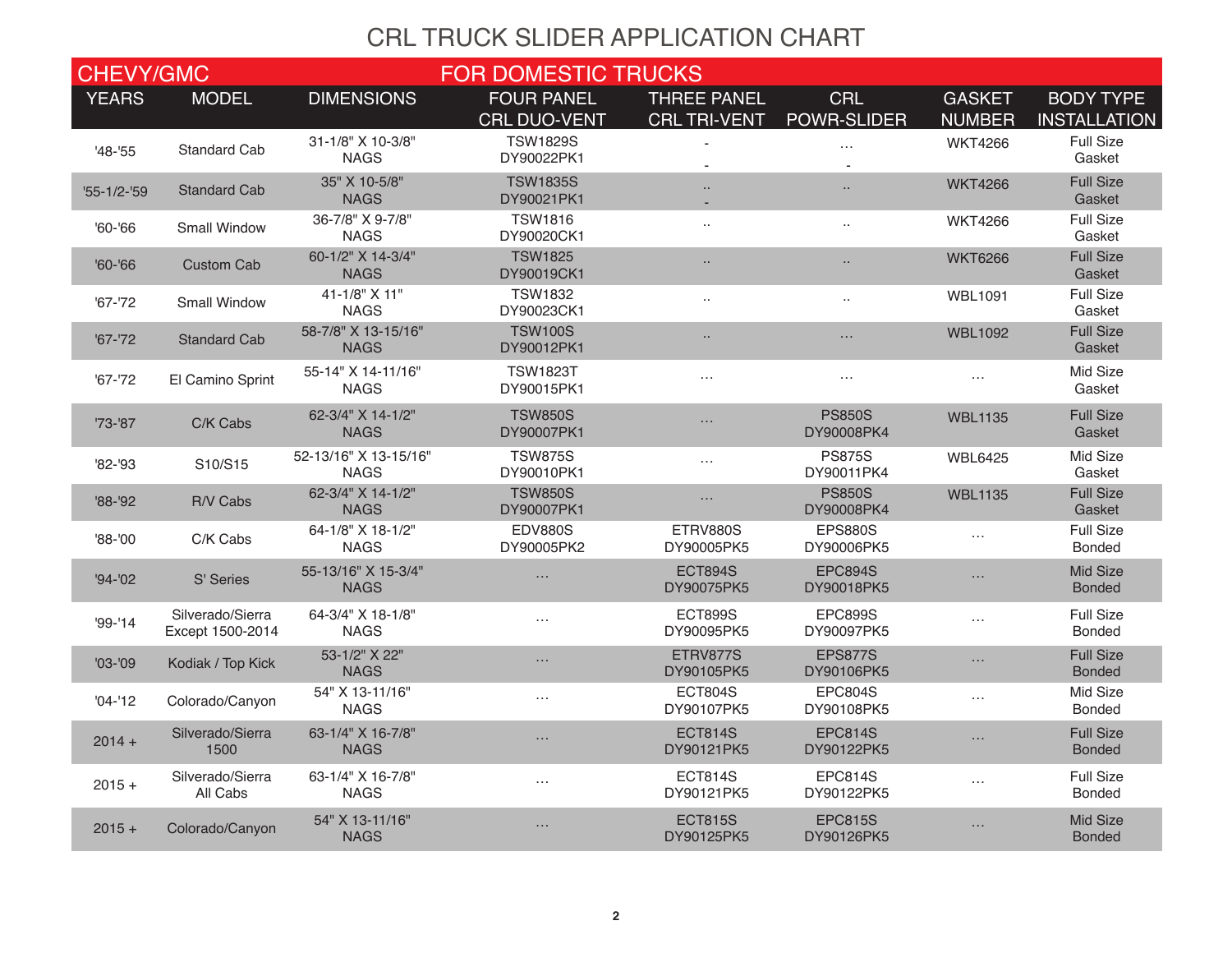| <b>DODGE/RAM</b>    |                                 |                                      |                                          |                                           |                                  |                                |                                         |
|---------------------|---------------------------------|--------------------------------------|------------------------------------------|-------------------------------------------|----------------------------------|--------------------------------|-----------------------------------------|
| <b>YEARS</b>        | <b>MODEL</b>                    | <b>DIMENSIONS</b>                    | <b>FOUR PANEL</b><br><b>CRL DUO-VENT</b> | <b>THREE PANEL</b><br><b>CRL TRI-VENT</b> | <b>CRL</b><br><b>POWR-SLIDER</b> | <b>GASKET</b><br><b>NUMBER</b> | <b>BODY TYPE</b><br><b>INSTALLATION</b> |
| $'72 - '75$         | All Cabs<br>Dodge               | 55" X 13-5/8"<br><b>NAGS</b>         | <b>TSW1307S</b><br>DY90026PK1            | $\ldots$                                  | $\cdots$                         | <b>WBL1129</b>                 | <b>Full Size</b><br>Gasket              |
| $75 - 1/2 - 93$     | All Cabs<br>Dodge               | 55-11/16" X 14-3/8"<br><b>NAGS</b>   | <b>TSW900S</b><br>DY90024PK1             | $\cdots$                                  | <b>PS900</b><br>DY90025PK4       | <b>WBL1129</b>                 | <b>Full Size</b><br>Gasket              |
| '79-'86             | $D-50$                          | 46-11/16" X 14-1/8"<br><b>NAGS</b>   | <b>TSW925S</b><br>FY95009PK1             | $\cdots$                                  | $\cdots$                         | $\cdots$                       | Mini Size<br>Gasket                     |
| '86-'93             | Dakota<br>Std. Cab              | 55-3/4" X 16"<br><b>NAGS</b>         | <b>TSW910S</b><br>DY90074PK1             | $\cdots$                                  | <b>PS910S</b><br>DY90028PK4      | <b>WBL7158</b>                 | Mid Size<br>Gasket                      |
| $'86 - '96$         | Dakota<br>Ext. Cab              | 55-3/4" X 16"<br><b>NAGS</b>         | $\ldots$                                 | ETRV911S<br>DY90074PK5                    | <b>EPS911S</b><br>DY90028PK5     | $\cdots$                       | Mid Size<br><b>Bonded</b>               |
| $'87 - '96$         | $D-50$                          | 53-1/8" X 13-7/8"<br><b>NAGS</b>     | <b>TSW935S</b><br>FY95008PK1             | $\cdots$                                  | $\cdots$                         | <b>WBL3429</b>                 | Mini Size<br>Gasket                     |
| '94-'96             | Dakota<br>Std. Cab              | 55-3/4" X 16"<br><b>NAGS</b>         | <b>EDV910S</b><br>DY90064PK2             | ETRV910S<br>DY90066PK5                    | $\cdots$                         | $\cdots$                       | Mid Size<br><b>Bonded</b>               |
| $'95 - '97$         | Ram<br>Ext. Cab                 | 65-1/2" X 18"<br><b>NAGS</b>         | $\cdots$                                 | <b>ECT944S</b><br>DY90072PK5              | EPC944S<br>DY90073PK5            | $\cdots$                       | <b>Full Size</b><br><b>Bonded</b>       |
| $'97 - '11$         | All Datoka<br>Cabs              | 56-11/16" X 16-9/16"<br><b>NAGS</b>  | $\cdots$                                 | <b>ECT410S</b><br>DY90088PK5              | <b>EPC410S</b><br>DY90083PK5     | $\cdots$                       | Mid Size<br><b>Bonded</b>               |
| $'94 - '02$         | All Ram Cabs<br>Except '02 1500 | 65-1/2" X 18"<br><b>NAGS</b>         | $\cdots$                                 | <b>ECT904S</b><br>DY90000PK5              | <b>EPC904S</b><br>DY90031PK5     | $\cdots$                       | <b>Full Size</b><br><b>Bonded</b>       |
| $'02 - '08$         | Ram 1500                        | 65-1/2" X 19-3/8"<br><b>NAGS</b>     | $\cdots$                                 | <b>ECT924S</b><br>DY90103PK4              | EPC924S<br>DY90104PK4            | $\cdots$                       | <b>Full Size</b><br><b>Bonded</b>       |
| $'03 - '08$         | All Ram Cabs                    | 65-1/2" X 19-3/8"<br><b>NAGS</b>     | $\cdots$                                 | <b>ECT924S</b><br>DY90103PK4              | EPC924S<br>DY90104PK4            | $\cdots$                       | <b>Full Size</b><br><b>Bonded</b>       |
| $2009 +$            | All Ram Cabs                    | 62-3/8" X 17-1/2"<br><b>NAGS</b>     | $\cdots$                                 | <b>ECT964S</b><br>DY90118PK5              | EPC964S<br>DY90119PK5            | $\cdots$                       | <b>Full Size</b><br>Bonded              |
| <b>FORD/LINCOLN</b> |                                 |                                      |                                          |                                           |                                  |                                |                                         |
| <b>YEARS</b>        | <b>MODEL</b>                    | <b>DIMENSIONS</b>                    | <b>FOUR PANEL</b><br><b>CRL DUO-VENT</b> | <b>THREE PANEL</b><br><b>CRL TRI-VENT</b> | <b>CRL</b><br><b>POWR-SLIDER</b> | <b>GASKET</b><br><b>NUMBER</b> | <b>BODY TYPE</b><br><b>INSTALLATION</b> |
| $'53 - '66$         | All Cabs                        | 50-1/4" X 11"<br><b>NAGS</b>         | <b>TSW1826S</b><br>DY90046PK1            | $\cdots$                                  |                                  | $\cdots$                       | <b>Full Size</b><br>Gasket              |
| '57-'60             | All Cabs                        | 44-3/4" X 11"<br><b>NAGS</b>         | <b>TSW1827</b><br>DY90045CK1             | $\cdots$                                  | $\cdots$                         | $\cdots$                       | <b>Full Size</b><br>Gasket              |
| $'61 - '66$         | All Cabs                        | 49-13/16" X 13-11/16"<br><b>NAGS</b> | <b>TSW1450</b><br>DY90044CK1             | $\cdots$                                  | $\cdots$                         | <b>WBL1052</b>                 | <b>Full Size</b><br>Gasket              |
| $'67 - 72$          | All Cabs                        | 55-5/16" X 13-3/16"<br><b>NAGS</b>   | <b>TSW200S</b><br>DY90042PK1             | $\cdots$                                  | $\cdots$                         | <b>WBL1089</b>                 | <b>Full Size</b><br>Gasket              |
| '72-'79             | Ranchero                        | 54-7/8" X 12-11/16"<br><b>NAGS</b>   | <b>TSW1750T</b><br>DY90041PK1            | $\cdots$                                  | $\cdots$                         | $\cdots$                       | Mini Size<br><b>Butyl</b>               |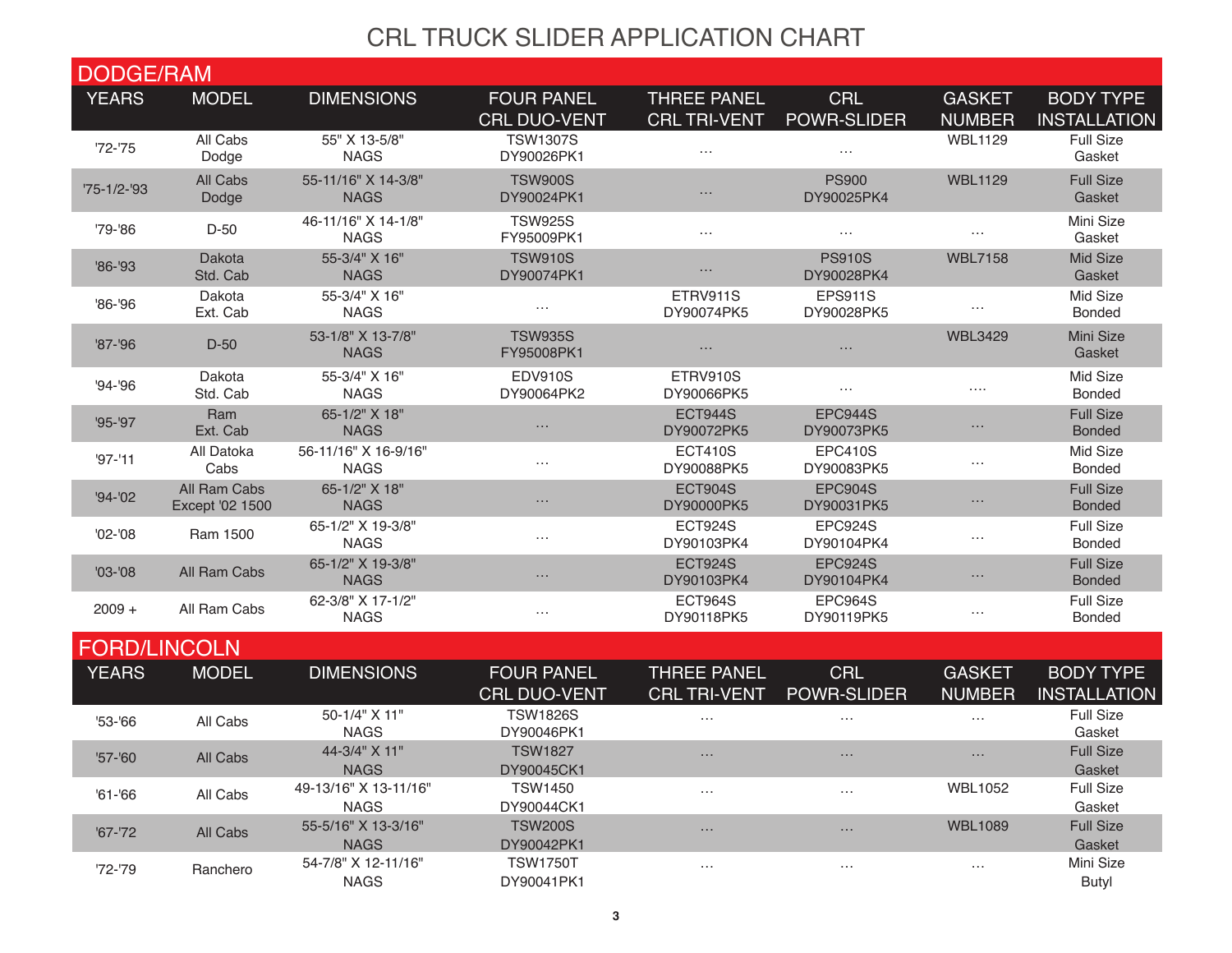|             | <b>FORD/LINCOLN continued</b>                   |                                    |                                          |                       |                             |                 |                                          |
|-------------|-------------------------------------------------|------------------------------------|------------------------------------------|-----------------------|-----------------------------|-----------------|------------------------------------------|
| '73-'96     | <b>F-Series</b>                                 | 59-3/8" X 17"<br><b>NAGS</b>       | <b>TSW950S</b><br>DY90065PK1             | $\ldots$              | <b>PS950S</b><br>DY90036PK4 | <b>WBL1158</b>  | <b>Full Size</b><br>Gasket               |
|             |                                                 |                                    | 7130ET                                   | $\ldots$              | .                           | Provided        | <b>OEM</b>                               |
| $73 - 96$   | <b>F-Series</b>                                 | 59-3/8" X 17"<br><b>NAGS</b>       | DB08399GT1CRL<br>7130EP<br>DB08399YP1CRL | $\cdot$ $\cdot$       | $\cdots$                    | Provided        | Replacement<br><b>OEM</b><br>Replacement |
| '83-'97     | Ranger                                          | 49" X 14-3/8"                      | <b>TSW1200S</b>                          | $\ldots$              | $\ldots$                    | <b>WBL1163</b>  | Mid Size                                 |
|             | Std. Cab                                        | <b>NAGS</b>                        | DY90037PK1                               |                       |                             |                 | Gasket                                   |
|             |                                                 |                                    | 7140ET                                   | $\cdots$              | $\ldots$                    | Provided        | <b>OEM</b>                               |
| '83-'97     | Ranger                                          | 49" X 14-3/8"                      | DB08400GT1CRL                            |                       |                             |                 | Replacement                              |
|             | Std. Cab                                        | <b>NAGS</b>                        | 7140EP                                   | $\cdots$              | .                           | Provided        | <b>OEM</b>                               |
|             |                                                 |                                    | DB08400YP1CRL                            |                       |                             |                 | Replacement                              |
| $'86 - '97$ | Ranger                                          | 53" X 17-13/16"                    | <b>EDV965</b>                            | <b>ETRV965S</b>       | <b>EPS965S</b>              | $\ldots$        | Mid Size                                 |
|             | Super Cab                                       | <b>NAGS</b>                        | DY90039PK2                               | DY90071PK5            | DY90040PK5                  |                 | <b>Bonded</b>                            |
| $97 - 98$   | F250/350 Cab                                    | 59-3/8" X 17"<br><b>NAGS</b>       | <b>TSW950S</b>                           | $\ldots$              | <b>PS950S</b>               | <b>WBL1158</b>  | <b>Full Size</b>                         |
|             |                                                 |                                    | DY90065PK1                               |                       | DY90036PK4                  |                 | Gasket                                   |
| $'98 - '11$ | All Ranger Cabs                                 | 53" X 17-13/16"<br><b>NAGS</b>     | <b>EDV965S</b>                           | ETRV965S              | <b>EPS965S</b>              | $\ldots$        | Mid Size                                 |
|             |                                                 |                                    | DY90039PK2                               | DY90071PK5            | DY90040PK5                  |                 | <b>Bonded</b>                            |
| $'99 - '11$ | Ranger Quad Cab                                 | 53" X 17-13/16"<br><b>NAGS</b>     | <b>EDV965S</b>                           | ETRV965S              | EPS965SQ                    | $\ldots$        | Mid Size                                 |
|             |                                                 |                                    | DT90039PK2                               | DY90071PK5            | DY90098PK5                  |                 | <b>Bonded</b>                            |
| $'97 - '03$ | <b>F-Series Light</b><br><b>Duty/Super Crew</b> | 58-7/8" X 18-1/4"<br><b>NAGS</b>   | $\cdots$                                 | <b>ECT990S</b>        | <b>EPC990S</b>              | $\ldots$        | <b>Full Size</b>                         |
|             |                                                 |                                    |                                          | DY90086PK4            | DY90093PK4                  |                 | Bolt-in                                  |
| $99 - 07$   | <b>F-Series</b>                                 | 64-5/8" X 18-1/2"                  | $\cdots$                                 | <b>TRC998S</b>        | <b>PSC998S</b>              | <b>WBL450</b>   | <b>Full Size</b>                         |
|             | <b>Super Duty</b>                               | <b>NAGS</b>                        |                                          | DY90084PK4            | DY90085PK4                  | (Included On    | Gasket                                   |
|             | Lincoln                                         | 58-7/8" X 18-1/4"                  |                                          |                       | EPC990S                     | <b>PSC998S)</b> | <b>Full Size</b>                         |
| $'02 - '03$ | Blackwood                                       | <b>NAGS</b>                        | $\cdots$                                 | ECT990S<br>DY90086PK4 | DY90093PK4                  | $\ldots$        | Bolt-in                                  |
|             | <b>F-Series</b>                                 | 63-1/2" X 16-7/8"                  |                                          | ECT994S               | EPC994S                     |                 | <b>Full Size</b>                         |
| $'04 - 14$  | $F-150$                                         | <b>NAGS</b>                        | $\cdots$                                 | DY90109PK5            | DY90110PK5                  | $\cdots$        | Bolt-in                                  |
|             |                                                 |                                    |                                          | <b>ECT208S</b>        | <b>EPC208S</b>              | $\ldots$        | <b>Full Size</b>                         |
| $'08 - '16$ | <b>F-Series</b>                                 | 64-9/16" X 18-3/16"<br><b>NAGS</b> |                                          | DY90116PK5            | DY90117PK5                  |                 | <b>Bonded</b>                            |
|             | <b>Super Duty</b>                               |                                    |                                          |                       |                             |                 |                                          |
| $2015+$     | <b>F-Series</b>                                 | 64-15/16" X 18-5/8"<br><b>NAGS</b> | .                                        | <b>ECT915S</b>        | <b>EPC915S</b>              | $\cdots$        | <b>Full Size</b>                         |
|             | $F-150$                                         |                                    |                                          | DY90127PK5            | DY90128PK5                  |                 | <b>Bonded</b>                            |
|             | <b>F-Series</b>                                 | 66-1/2" X 21-1/8"                  | $\cdots$                                 | <b>ECT917S</b>        | EPC917S                     | $\ldots$        | <b>Full Size</b>                         |
| $2017+$     | <b>Super Duty</b>                               | <b>NAGS</b>                        |                                          | DY90129PK5            | DY90130PK5                  |                 | <b>Bonded</b>                            |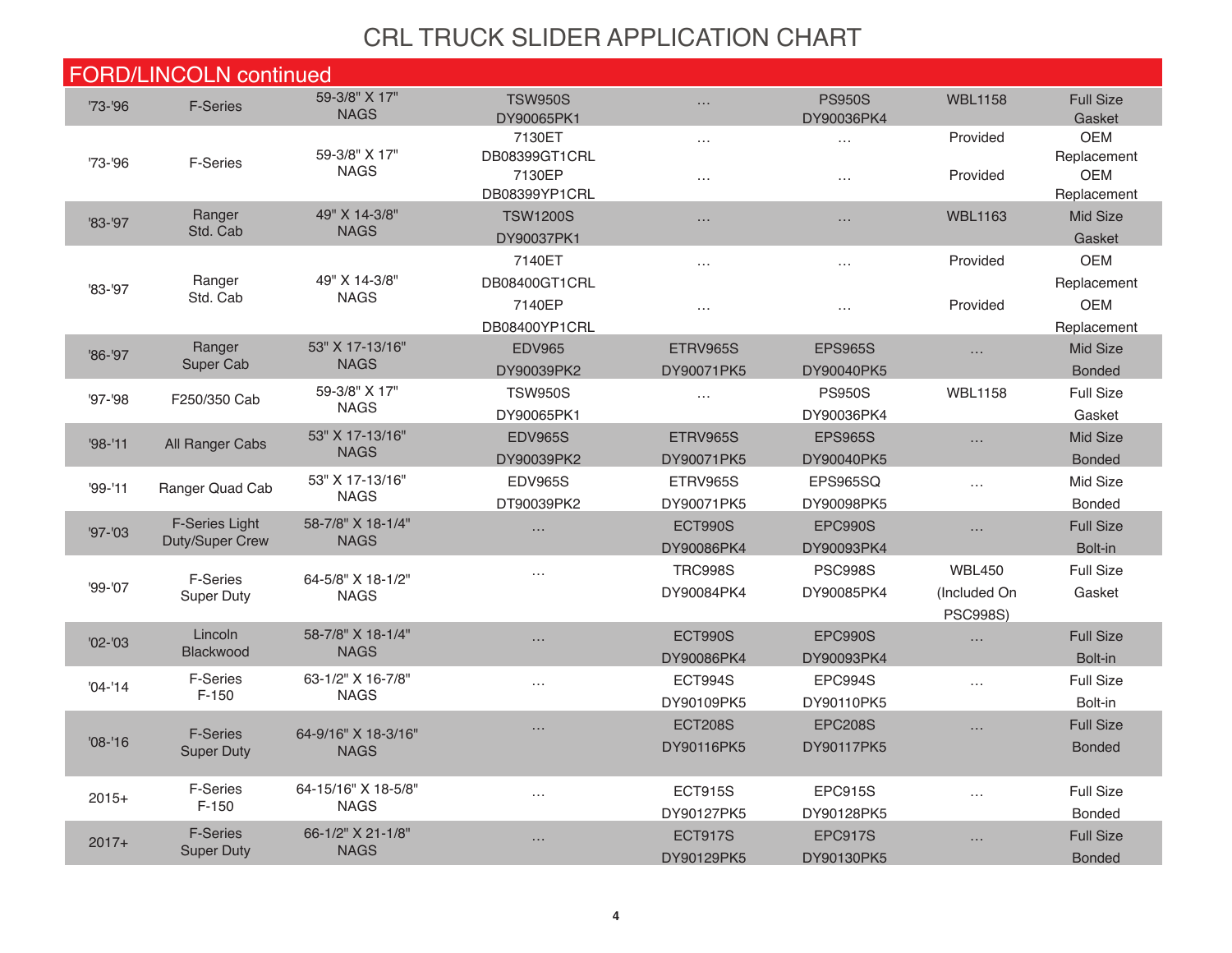| <b>JEEP</b>          |                   |                                      |                                          |                                           |                              |                                |                                         |
|----------------------|-------------------|--------------------------------------|------------------------------------------|-------------------------------------------|------------------------------|--------------------------------|-----------------------------------------|
| <b>YEARS</b>         | <b>MODEL</b>      | <b>DIMENSIONS</b>                    | <b>FOUR PANEL</b>                        | <b>THREE PANEL</b>                        | <b>CRL</b>                   | <b>GASKET</b>                  | <b>BODY TYPE</b>                        |
|                      |                   |                                      | <b>CRL DUO-VENT</b>                      | <b>CRL TRI-VENT</b>                       | <b>POWR-SLIDER</b>           | <b>NUMBER</b>                  | <b>INSTALLATION</b>                     |
| $'67 - '88$          | J10-J20           | 53-1/4" X 15-3/8"<br><b>NAGS</b>     | <b>TSW1700S</b><br>DY90053PK1            | $\dots$                                   | $\cdots$                     | $\cdots$                       | <b>Full Size</b><br>Gasket              |
| $'81 - 3/83$         | Scrambler         | 47" X 17-1/4"<br><b>NAGS</b>         | <b>TSW1852</b><br>DY90052CK1             | $\dots$                                   | $\cdots$                     | $\cdots$                       | Mini Size<br>Gasket                     |
| 3-'83/'86            | Scrambler         | 46-3/4" X 17-1/4"<br><b>NAGS</b>     | <b>TSW1859</b><br>DY90051CK1             | $\ldots$                                  | $\cdots$                     | $\cdots$                       | Mini Size<br>Gasket                     |
| $'86 - '92$          | Comanche          | 56-5/8" X 16-1/4"<br><b>NAGS</b>     | <b>EDV700S</b><br>DY90070PK2             | $\dots$                                   | $\cdots$                     | $\cdots$                       | Mini Size<br><b>Bonded</b>              |
| <b>INTERNATIONAL</b> |                   |                                      |                                          |                                           |                              |                                |                                         |
| <b>YEARS</b>         | <b>MODEL</b>      | <b>DIMENSIONS</b>                    | <b>FOUR PANEL</b><br><b>CRL DUO-VENT</b> | <b>THREE PANEL</b><br><b>CRL TRI-VENT</b> | <b>CRL</b><br>POWR-SLIDER    | <b>GASKET</b><br><b>NUMBER</b> | <b>BODY TYPE</b><br><b>INSTALLATION</b> |
| $'63 - '78$          | <b>Travel-All</b> | 49-3/4" X 12-1/2"<br><b>NAGS</b>     | <b>TSW1813S</b><br>DY90061PK1            | $\cdots$                                  | $\cdots$                     | $\ddots$                       | <b>Full Size</b><br>Gasket              |
| <b>ISUZU</b>         |                   |                                      |                                          |                                           |                              |                                |                                         |
| <b>YEARS</b>         | <b>MODEL</b>      | <b>DIMENSIONS</b>                    | <b>FOUR PANEL</b><br><b>CRL DUO-VENT</b> | <b>THREE PANEL</b><br><b>CRL TRI-VENT</b> | <b>CRL</b><br>POWR-SLIDER    | <b>GASKET</b><br><b>NUMBER</b> | <b>BODY TYPE</b><br><b>INSTALLATION</b> |
| $'81 - '87$          | Standard<br>Cab   | 46-3/4" X 12-1/4"<br><b>NAGS</b>     | <b>TSW575S</b><br>FY95000PK1             | $\cdots$                                  | $\cdots$                     | $\cdots$                       | Mini Size<br>Gasket                     |
| $'88 - '95$          | All Cabs          | 52-11/16" X 14-13/16"<br><b>NAGS</b> | <b>TSW610S</b><br>FY95010PK1             | $\cdots$                                  | $\cdots$                     | $\cdots$                       | Mini Size<br>Gasket                     |
| $'96 - '03$          | All Cabs          | 55-13/16" X 15-3/4"<br><b>NAGS</b>   | $\ldots$                                 | <b>ECT894S</b><br>DY90075PK5              | <b>EPC894S</b><br>DY90018PK5 | $\ldots$                       | Mini Size<br>Bonded                     |
| <b>MAZDA</b>         |                   |                                      |                                          |                                           |                              |                                |                                         |
| <b>YEARS</b>         | <b>MODEL</b>      | <b>DIMENSIONS</b>                    | <b>FOUR PANEL</b><br><b>CRL DUO-VENT</b> | <b>THREE PANEL</b><br><b>CRL TRI-VENT</b> | <b>CRL</b><br>POWR-SLIDER    | <b>GASKET</b><br><b>NUMBER</b> | <b>BODY TYPE</b><br><b>INSTALLATION</b> |
| '86-'93              | All Cabs          | 50-1/8" X 14-9/16"<br><b>NAGS</b>    | <b>TSW325S</b><br>FY95005PK1             | $\ldots$                                  | $\cdots$                     | $\ldots$                       | Mini Size<br>Gasket                     |
| $'94 - '97$          | Standard<br>Cab   | 49" X 14-3/8"<br><b>NAGS</b>         | 7140ET<br>DB08400GT1CRL                  | $\cdots$                                  | $\cdots$                     | Provided                       | <b>OEM</b><br>Replacement               |
|                      |                   |                                      | 7140EP<br>DB08400YP1CRL                  |                                           |                              | Provided                       | <b>OEM</b><br>Replacement               |
| '94-'97              | Standard          | 49" X 14-3/8"                        | <b>TSW1200S</b>                          | $\cdots$                                  | $\cdots$                     | <b>WBL1163</b>                 | Mid Size                                |
|                      | Cab               | <b>NAGS</b>                          | DY90037PK1                               |                                           |                              |                                | Gasket                                  |
| $'94 - '97$          | Cab Plus          | 53" X 17-13/16"                      | <b>EDV965S</b>                           | ETRV965S                                  | <b>EPS965S</b>               | $\ldots$                       | Mid Size                                |
|                      |                   | <b>NAGS</b>                          | DY90039PK2                               | DY90071PK5                                | DY90040PK5                   |                                | <b>Bonded</b>                           |
| $'98 - '10$          | All               | 53" X 17-13/16"                      | <b>EDV965S</b>                           | ETRV965S                                  | <b>EPS965S</b>               | $\cdots$                       | Mid Size                                |
|                      | Cabs              | <b>NAGS</b>                          | DY90039PK2                               | DY90071PK5                                | DY90040PK5                   |                                | Bonded                                  |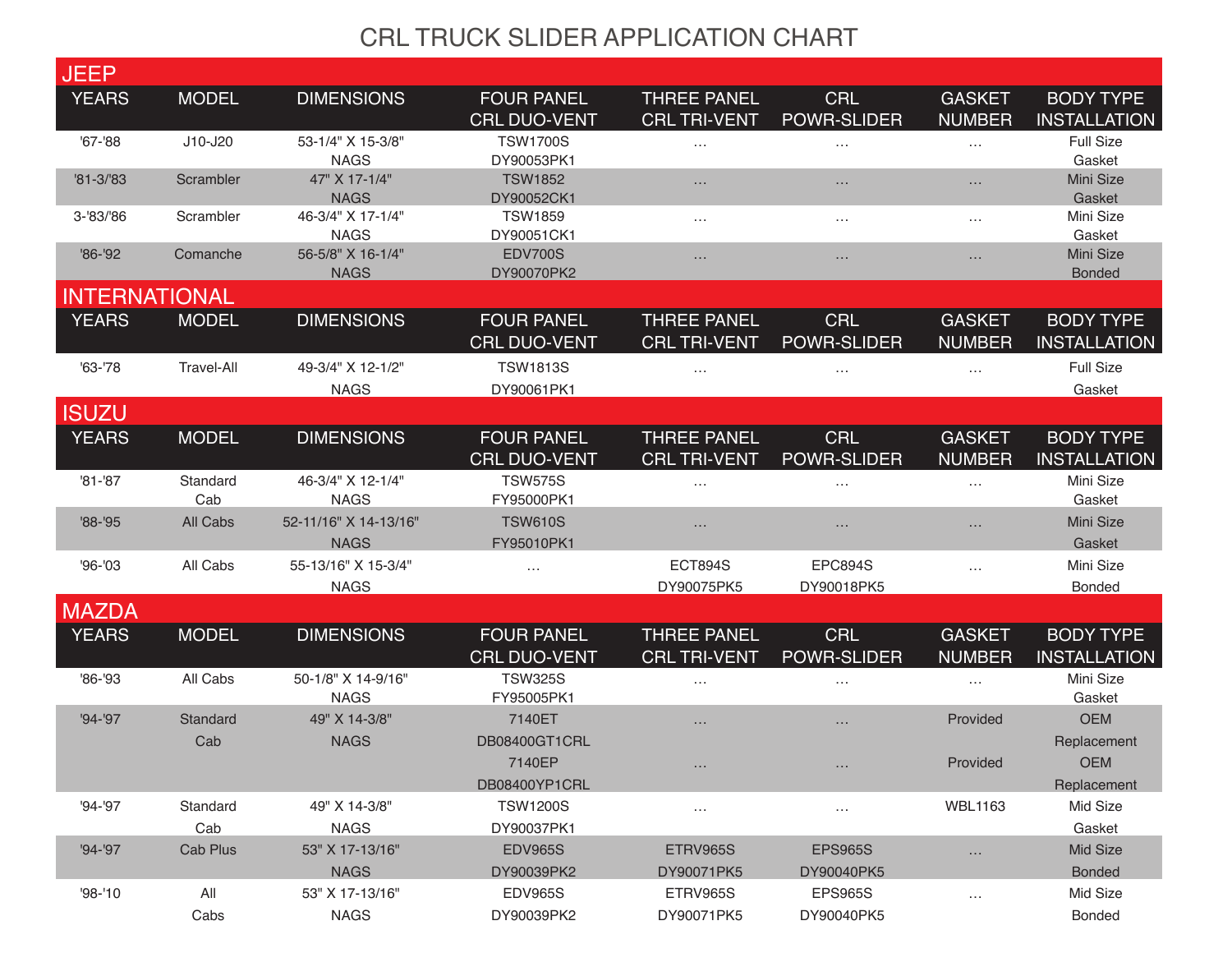| <b>MITSUBISHI</b>    |                            |                                     |                                          |                                           |                                  |                                     |                                         |
|----------------------|----------------------------|-------------------------------------|------------------------------------------|-------------------------------------------|----------------------------------|-------------------------------------|-----------------------------------------|
| <b>YEARS</b>         | <b>MODEL</b>               | <b>DIMENSIONS</b>                   | <b>FOUR PANEL</b>                        | <b>THREE PANEL</b>                        | <b>CRL</b>                       | <b>GASKET</b>                       | <b>BODY TYPE</b>                        |
|                      |                            |                                     | <b>CRL DUO-VENT</b>                      | <b>CRL TRI-VENT</b>                       | <b>POWR-SLIDER</b>               | <b>NUMBER</b>                       | <b>INSTALLATION</b>                     |
| '79-'86              | Standard<br>Cab            | 46-11/16" X 14-1/16"<br><b>NAGS</b> | <b>TSW925S</b><br>FY95009PK1             | $\cdots$                                  | $\cdots$                         | $\cdots$                            | Mini Size<br>Gasket                     |
| $'87 - '96$          | All Cabs                   | 53-1/8" X 13-7/8"                   | <b>TSW935S</b>                           | $\cdots$                                  | $\cdots$                         | <b>WBL3429</b>                      | Mini Size                               |
|                      |                            | <b>NAGS</b>                         | FY95008PK1                               |                                           |                                  |                                     | Gasket                                  |
| <b>NISSAN/DATSUN</b> |                            |                                     |                                          |                                           |                                  |                                     |                                         |
| <b>YEARS</b>         | <b>MODEL</b>               | <b>DIMENSIONS</b>                   | <b>FOUR PANEL</b><br><b>CRL DUO-VENT</b> | <b>THREE PANEL</b><br><b>CRL TRI-VENT</b> | <b>CRL</b><br>POWR-SLIDER        | <b>GASKET</b><br><b>NUMBER</b>      | <b>BODY TYPE</b><br><b>INSTALLATION</b> |
| $'67 - '72$          | Standard<br>Cab            | 42-5/8" X 10-11/16"<br><b>NAGS</b>  | <b>TSW1400S</b><br>FY95036PK1            | $\ldots$                                  | $\cdots$                         | $\cdots$                            | Mini Size<br>Gasket                     |
| '80-'86              | Standard<br>Cab            | 49-1/16" X 12-3/4"<br><b>NAGS</b>   | <b>TSW1080S</b><br>FY95018PK1            | $\cdots$                                  | $\cdots$                         | <b>WBL1988</b>                      | Mini Size<br>Gasket                     |
| '80-'86              | King Cab                   | 52-1/8" X 14-15/16"<br><b>NAGS</b>  | <b>TSW1090S</b><br>FY95020PK1            | $\ldots$                                  | $\cdots$                         | $\cdots$                            | Mini Size<br>Gasket                     |
| '86-1/2-'97          | All Cabs                   | 55-3/4" X 16"<br><b>NAGS</b>        | <b>TSW1060S</b><br>FY95035PK1            | $\cdots$                                  | $\cdots$                         | <b>WBL3230</b>                      | Mini Size<br>Gasket                     |
| '98-'04              | Frontier                   | 54-1/16" X 15"<br><b>NAGS</b>       | $\cdots$                                 | ETRV660S<br>FY95042PK5                    | <b>EPS660S</b><br>FY95043PK5     | $\cdots$                            | Mini Size<br><b>Bonded</b>              |
| $2004 +$             | Titan                      | 63-3/8" X 17-3/8"<br><b>NAGS</b>    | $\cdots$                                 | <b>ECT664S</b><br>FY95047PK5              | <b>EPC664S</b><br>FY95048PK5     | $\cdots$                            | <b>Full Size</b><br><b>Bonded</b>       |
| $2005 +$             | Frontier                   | 54-3/8" X 15-1/8"<br><b>NAGS</b>    | $\cdots$                                 | <b>ECT655S</b><br>FY95051PK5              | <b>EPC655S</b><br>FY95052PK5     | $\cdots$                            | Mid Size<br>Bonded                      |
| <b>SUZUKI</b>        |                            |                                     |                                          |                                           |                                  |                                     |                                         |
| <b>YEARS</b>         | <b>MODEL</b>               | <b>DIMENSIONS</b>                   | <b>FOUR PANEL</b><br><b>CRL DUO-VENT</b> | <b>THREE PANEL</b><br><b>CRL TRI-VENT</b> | <b>CRL</b><br><b>POWR-SLIDER</b> | <b>GASKET</b><br><b>NUMBER</b>      | <b>BODY TYPE</b><br><b>INSTALLATION</b> |
| $'09 - '10$          | Equator                    | 54-3/8" X 15-1/8"<br><b>NAGS</b>    | $\cdots$                                 | <b>ECT655S</b><br>DY95051PK5              | <b>EPC655S</b><br>FY95052PK5     | $\cdots$                            | Mid Size<br>Bonded                      |
| <b>TOYOTA</b>        |                            |                                     |                                          |                                           |                                  |                                     |                                         |
| <b>YEARS</b>         | <b>MODEL</b>               | <b>DIMENSIONS</b>                   | <b>FOUR PANEL</b><br><b>CRL DUO-VENT</b> | <b>THREE PANEL</b><br><b>CRL TRI-VENT</b> | <b>CRL</b><br><b>POWR-SLIDER</b> | <b>GASKET</b><br><b>NUMBER</b>      | <b>BODY TYPE</b><br><b>INSTALLATION</b> |
| $'73 - '78$          | Standard<br>Cab            | 44-13/16" X 12-1/16"<br><b>NAGS</b> | <b>TSW1050S</b><br>FY95033PK1            | $\cdots$                                  | $\cdots$                         | $\cdots$                            | Mini Size<br>Gasket                     |
| $'79 - '83$          | Standard<br>Cab            | 45-3/8" X 11-1/2"<br><b>NAGS</b>    | <b>TSW1025S</b><br>FY95032PK1            | $\cdots$                                  |                                  |                                     | Mini Size<br>Gasket                     |
| '84-'88              | <b>SR5 Extended</b><br>Cab | 51-1/4" X 15-13/16"<br><b>NAGS</b>  | <b>TSW1425S</b><br>FY95030PK1            | $\cdots$                                  | $\cdots$                         | $\cdots$                            | Mini Size<br>Gasket                     |
| $'84 - '95$          | <b>SR5 Standard</b><br>Cab | 50-1/16" X 13-3/16"<br><b>NAGS</b>  | <b>TSW1400S</b><br>FY95036PK1            | $\dots$                                   | <b>PS1400S</b><br>FY95027PK4     | WBL2669 '84-'88<br>WBL2669A '89-'95 | Mini Size<br>Gasket                     |
| $'89 - '95$          | SR5 ExtraCab               | 50-1/2" X 14-7/8"<br><b>NAGS</b>    | <b>TSW1460S</b><br>FY95028PK1            | $\ldots$                                  | <b>PS1460S</b><br>FY95029PK4     | <b>WBL3894</b>                      | Mini Size<br>Gasket                     |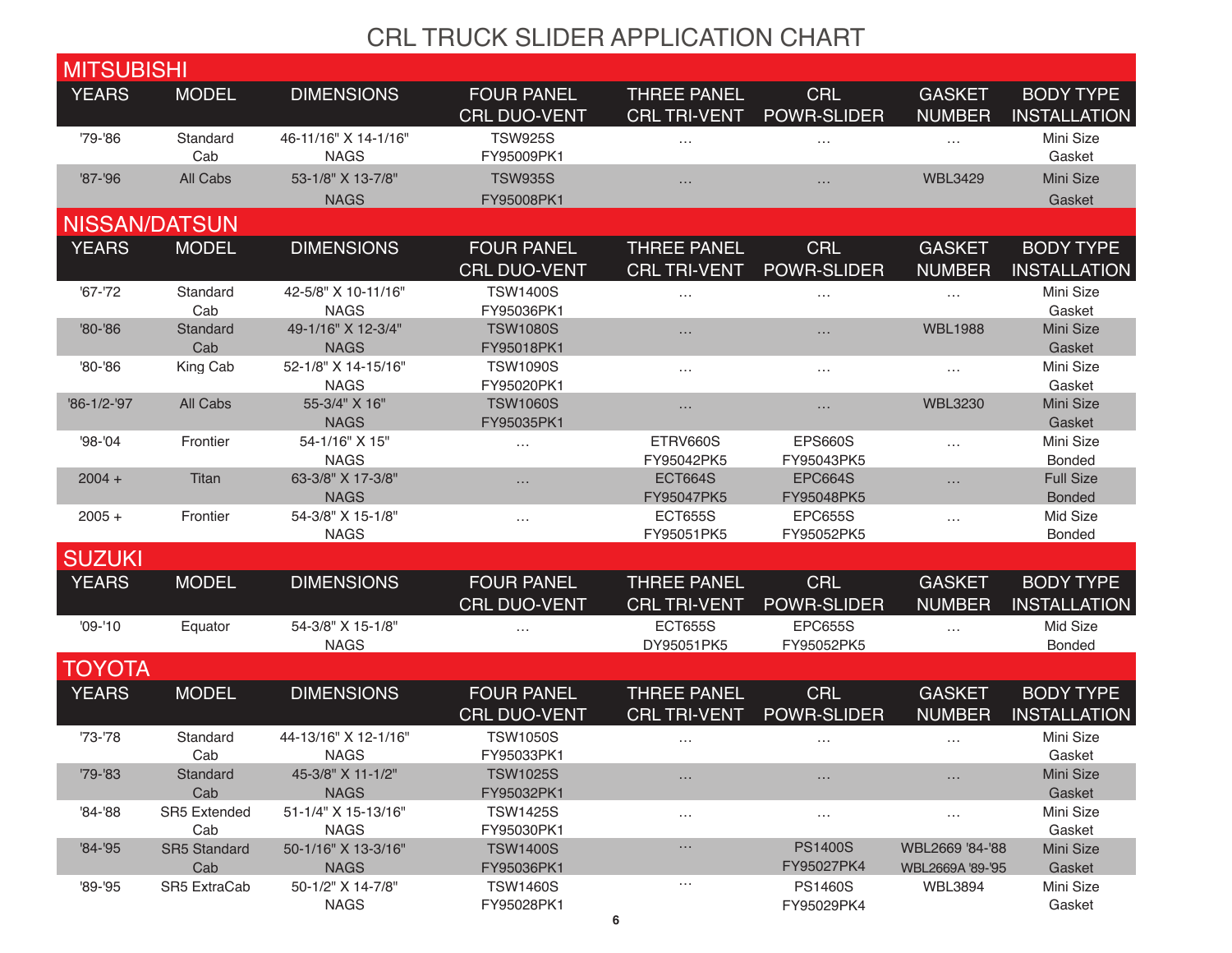| <b>TOYOTA</b> continued |                 |                                    |                                          |                               |                               |             |                               |                     |                                   |  |
|-------------------------|-----------------|------------------------------------|------------------------------------------|-------------------------------|-------------------------------|-------------|-------------------------------|---------------------|-----------------------------------|--|
| '93-'98                 | <b>All T100</b> | 58-3/8" X 14-7/8"<br><b>NAGS</b>   |                                          | <b>TSW500S</b><br>FY95024PK1  | $\cdots$                      |             | <b>PS500S</b><br>FY95025PK4   | <b>WBL4798</b>      | Mid Size<br>Gasket                |  |
| $95 - 04$               | All Tacoma      | 50-1/16" X 13-3/16"<br><b>NAGS</b> |                                          | <b>TSW1500S</b><br>FY95039PK1 | $\cdots$                      |             | <b>PS1500S</b><br>FY95040PK4  | <b>WBLF5475</b>     | Mini Size<br>Gasket               |  |
| '99-'06                 | All Tundra      | 60" X 16-1/2"<br><b>NAGS</b>       |                                          | $\ldots$                      | <b>ECT1550S</b><br>FY95044PK5 |             | <b>EPC1550S</b><br>FY95045PK5 | $\cdots$            | <b>Full Size</b><br><b>Bonded</b> |  |
| $2005 +$                | Tacoma          | 55-7/16" X 15"                     |                                          | $\cdots$                      | <b>ECT1510S</b>               |             | <b>EPC1510S</b>               | $\ldots$            | Mid Size                          |  |
|                         |                 | <b>NAGS</b>                        |                                          |                               | FY95049PK5                    |             | FY95050PK5                    |                     | <b>Bonded</b>                     |  |
| $2007 +$                | Tundra          | 62-1/8" X 17-1/4"                  |                                          | $\cdots$                      | <b>ECT1565S</b>               |             | <b>EPC1565S</b>               | $\cdots$            | <b>Full Size</b>                  |  |
|                         |                 | <b>NAGS</b>                        |                                          |                               | FY95053PK5                    |             | FY95054PK5                    |                     | <b>Bonded</b>                     |  |
| <b>VOLKSWAGEN</b>       |                 |                                    |                                          |                               |                               |             |                               |                     |                                   |  |
| <b>YEARS</b>            | <b>MODEL</b>    | <b>DIMENSIONS</b>                  |                                          | <b>FOUR PANEL</b>             | <b>THREE PANEL</b>            |             | <b>CRL</b>                    | <b>GASKET</b>       | <b>BODY TYPE</b>                  |  |
|                         |                 |                                    |                                          | <b>CRL DUO-VENT</b>           | <b>CRL TRI-VENT</b>           |             | <b>POWR-SLIDER</b>            |                     | <b>INSTALLATION</b>               |  |
| '80-'83                 | Rabbit          | 45" X 14"                          |                                          | <b>TSW1070B</b>               | $\ldots$                      |             | $\cdots$                      | $\cdots$            | Mini Size                         |  |
|                         |                 | <b>NAGS</b>                        |                                          | FY95015CK1                    |                               |             |                               |                     | Gasket                            |  |
|                         |                 | 45" X 14"                          |                                          | <b>TSW1070LT</b>              | $\cdots$                      |             | $\cdots$                      | $\cdots$            | Mini Size                         |  |
|                         |                 | <b>NAGS</b>                        |                                          | FY95015YK1                    |                               |             |                               |                     | Gasket                            |  |
| <b>BIG RIG TRUCKS</b>   |                 |                                    |                                          |                               | <b>BIG RIG TRUCKS</b>         |             |                               |                     |                                   |  |
| <b>BODY</b>             | <b>YEAR</b>     | <b>MODEL</b>                       | <b>DIMENSIONS</b>                        | CAT. NO.<br><b>NAGS</b>       | <b>BODY</b>                   | <b>YEAR</b> | <b>MODEL</b>                  | <b>DIMENSIONS</b>   | CAT. NO.<br><b>NAGS</b>           |  |
| <b>GMC</b>              | '73-'80         | Conv. Cab                          | 38" X 12"                                | <b>BRW1831</b><br>DY90002CK1  | Freightliner #                | $76 +$      | <b>FLC120</b>                 | 37" X 21"           | <b>BRW1846</b><br>DY90047CK1      |  |
| <b>GMC</b>              | '76-'88         | Conv. Cab                          | 48" X 20"                                | <b>BRW1845</b>                | Kentworth                     | $'65 +$     | Short                         | 28" X 12"           | <b>BRW1840</b>                    |  |
|                         |                 |                                    |                                          | DY90003CK1                    |                               |             | Window                        |                     | DY90056CK1                        |  |
| Ford                    | '70-'98         | Conv. Cab                          | 52" X 16"                                | <b>BRW1850</b>                | <b>Navistar</b>               | $'71 - '00$ | Conv. Cab                     | 36" X 20"           | <b>BRW1848</b>                    |  |
|                         |                 |                                    |                                          | DY90034CK1                    |                               |             |                               |                     | DY90059CK1                        |  |
| Autocar                 | $'67 - '87$     | Conv. Cab                          | 32" X 16"                                | <b>BRW1842</b>                | Navistar*                     | $'76 - '78$ | Conv. Cab                     | 49-1/2" X 13-3/8"   | <b>BRW1849</b>                    |  |
|                         |                 |                                    |                                          | DY90001CK1                    |                               |             |                               |                     | DY90060CK1                        |  |
| Mack                    | $163+$          | Conv. Cab                          | 44" X 18"                                | <b>BRW1843</b>                | Navistar_+                    | $'78 - '93$ | Conv. Cab                     | 50-14" X 14-1/4"    | <b>BRW1851</b>                    |  |
|                         |                 | Cab Over                           |                                          | DY90057CK1                    |                               |             |                               |                     | DY90079CK1                        |  |
|                         |                 |                                    | SUV SIDE SLIDERS (SOLD ONLY BY THE PAIR) |                               | Navistar @                    | $'01+$      | Conv. Cab                     | 57-13/16" X 18-5/8" | <b>BRW1852</b>                    |  |
| <b>BODY</b>             | <b>YEAR</b>     | <b>MODEL</b>                       | <b>Type</b>                              | CAT. NO.                      |                               |             | Solar Glass                   |                     | DY90111PK4                        |  |
| Chevy/GMC               | $'73 - '91$     | Blazer/Jimmy                       | 2 Panel                                  | <b>MSS808</b>                 | Navistar @                    | $'01+$      | Conv. Cab                     | 57-13/16" X 18-5/8" | <b>BRW1852B</b>                   |  |
| Ford                    | $'66 - '77$     | <b>Bronco</b>                      | 2 Panel                                  | <b>MSS404</b>                 |                               |             | <b>Clear Glass</b>            |                     | DY90111CK4                        |  |

**#** 1963-1982 CA47/CAS48/CA49 Series; 1965-1998 CA49, DM, DMM, R, RB, RD, RL, RM, RS, RW, U Series; 1975-1983 CAW Series; 1979-1989 CA53 Series, MC/MR Series **#** 1976-1987 WFC 120; 1979+ FLC 120, Raised Roof, Silver Aero; 1993+ Classic XL, FLD 112, FLD 120

**®** 1965+ C500, C800, T450, T600, T800, W900; 1965-1999 T400, K100, K100E; 1991-1999 T300 Cabs

**©** 1965+ C500, C800, T450, T600, T800, W900; 1965-1999 T400, K100, K100E; 1991-1999 T300 Cabs

❒ 1971-1999 (4200, 4300, 5000, 8500, 9200, all 9370, 9400, Conco, Eagle, Paystar and Transtar Cabs); 1989-2000 9100 Cabs; 1971-2000 9200, 9400 Cabs

**\*** 1976-1978 1600-2100, 2300-2600, 4600-4900, 7100, 8100-8300 S, 2200 S Cabs

**±** 1978-1993 1600-2100, 2300-2600, 3000, 4600-4900, 7100, 8100-8300 S; 1978-1989 2200 S Cabs

**@** Encapsulated Installation